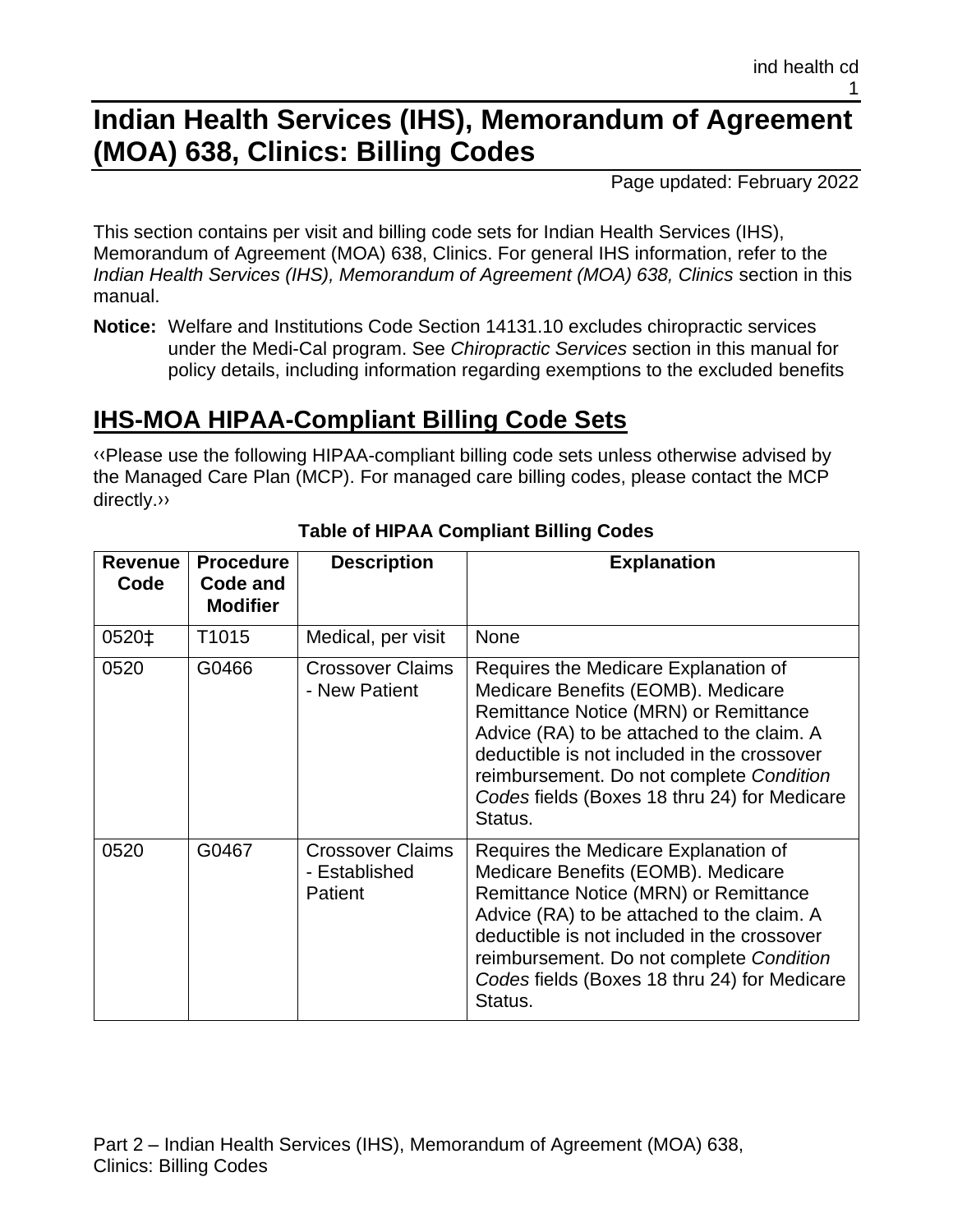| Revenue<br>Code | <b>Procedure</b><br><b>Code and</b><br><b>Modifier</b> | <b>Description</b>                                                                                                            | <b>Explanation</b>                                                                                                                                                                                                                                                                                                      |
|-----------------|--------------------------------------------------------|-------------------------------------------------------------------------------------------------------------------------------|-------------------------------------------------------------------------------------------------------------------------------------------------------------------------------------------------------------------------------------------------------------------------------------------------------------------------|
| 0520            | G0468                                                  | <b>Crossover Claims</b><br>- Initial Preventive<br><b>Physical Exam</b><br>(IPPE) or Annual<br><b>Wellness Visit</b><br>(AWV) | Requires the Medicare Explanation of<br>Medicare Benefits (EOMB). Medicare<br>Remittance Notice (MRN) or Remittance<br>Advice (RA) to be attached to the claim. A<br>deductible is not included in the crossover<br>reimbursement. Do not complete Condition<br>Codes fields (Boxes 18 thru 24) for Medicare<br>Status. |
| 0900            | G0469                                                  | Crossover claims<br>- Mental health<br>visit - New patient                                                                    | Requires the Medicare Explanation of<br>Medicare Benefits (EOMB). Medicare<br>Remittance Notice (MRN) or Remittance<br>Advice (RA) to be attached to the claim. A<br>deductible is not included in the crossover<br>reimbursement. Do not complete Condition<br>Codes fields (Boxes 18 thru 24) for Medicare<br>Status. |
| 0900            | G0470                                                  | Crossover claims<br>- Mental health<br>visit - Established<br>patient                                                         | Requires the Medicare Explanation of<br>Medicare Benefits (EOMB). Medicare<br>Remittance Notice (MRN) or Remittance<br>Advice (RA) to be attached to the claim. A<br>deductible is not included in the crossover<br>reimbursement. Do not complete Condition<br>Codes fields (Boxes 18 thru 24) for Medicare<br>Status. |
| 0520            | 92004                                                  | Optometry<br>services, per visit<br>- New patient                                                                             | «None»                                                                                                                                                                                                                                                                                                                  |
| 0520            | 92014                                                  | Optometry<br>services, per visit<br>- Established<br>patient                                                                  | «None»                                                                                                                                                                                                                                                                                                                  |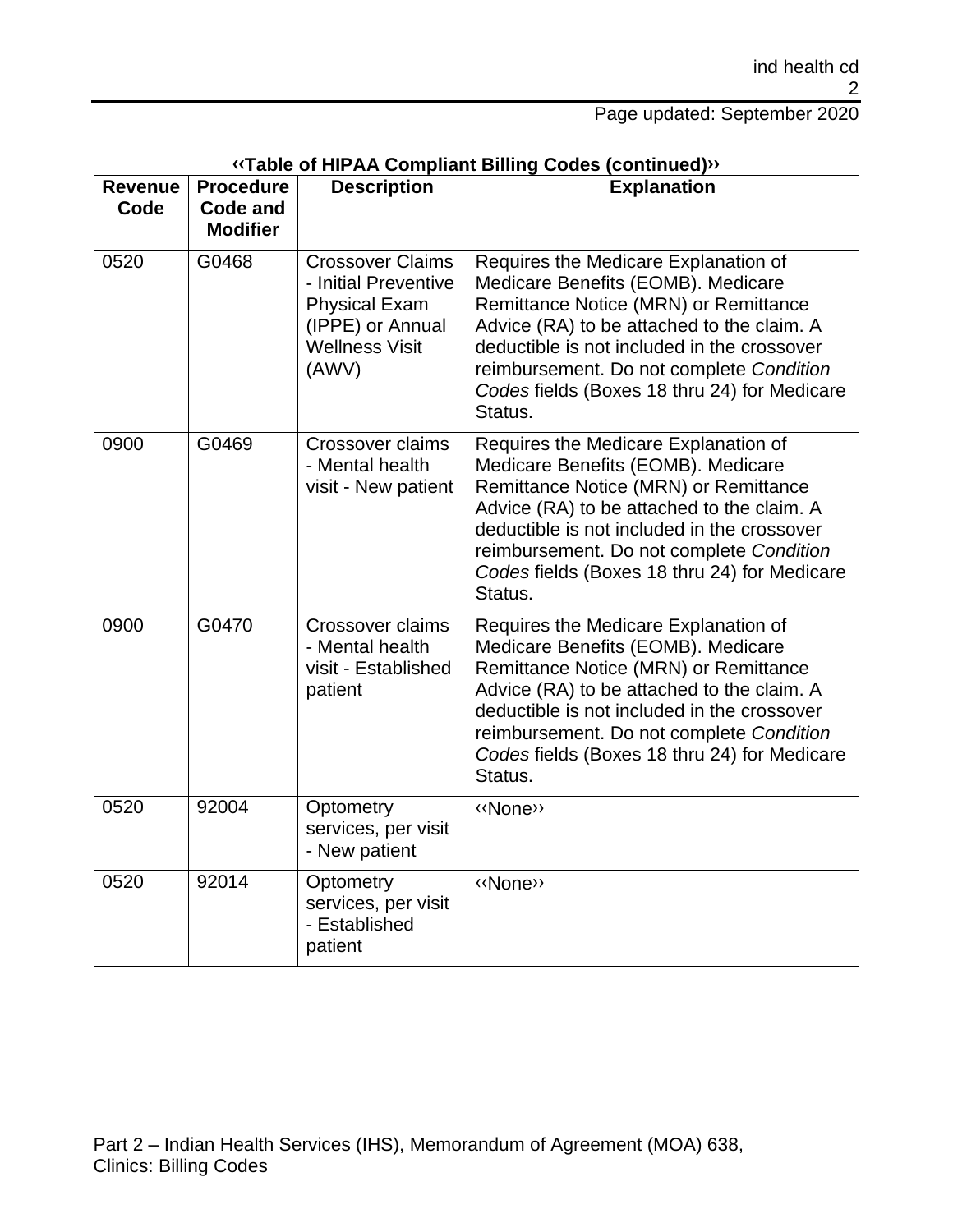| <b>Revenue</b><br>Code | <b>Procedure</b><br><b>Code and</b><br><b>Modifier</b> | <b>Description</b>                    | <b>Explanation</b>                                                                                                                                                                                                                                                                                                                                                                                                                                                                                            |
|------------------------|--------------------------------------------------------|---------------------------------------|---------------------------------------------------------------------------------------------------------------------------------------------------------------------------------------------------------------------------------------------------------------------------------------------------------------------------------------------------------------------------------------------------------------------------------------------------------------------------------------------------------------|
| 0561                   | T1015<br>AG                                            | Mental health visit<br>- Psychiatrist | Mental health services, which include<br>services with a clinical psychologist, clinical<br>social worker, marriage and family therapist,<br>registered marriage and family therapist<br>intern, registered associate clinical social<br>worker, psychological assistants or other<br>health professional for therapeutic mental<br>health services. May also be used for the<br>mental health services provided as part of<br>the Early and Periodic Screening, Diagnostic<br>and Treatment (EPSDT) benefit. |
|                        |                                                        |                                       | <b>Note:</b> Interns must be under the supervision<br>of a licensed mental health<br>professional in accordance with the<br>requirements of applicable state laws.                                                                                                                                                                                                                                                                                                                                            |
|                        |                                                        |                                       | A visit with Comprehensive Perinatal<br>Services Program (CPSP) support staff<br>and/or a pregnancy-related physician<br>encounter on the same day would constitute<br>a single medical visit if the CPSP mental<br>health visit was related to the pregnancy. If<br>the other health visit is unrelated to the<br>pregnancy, an additional visit is allowed with<br>revenue code 0561.                                                                                                                       |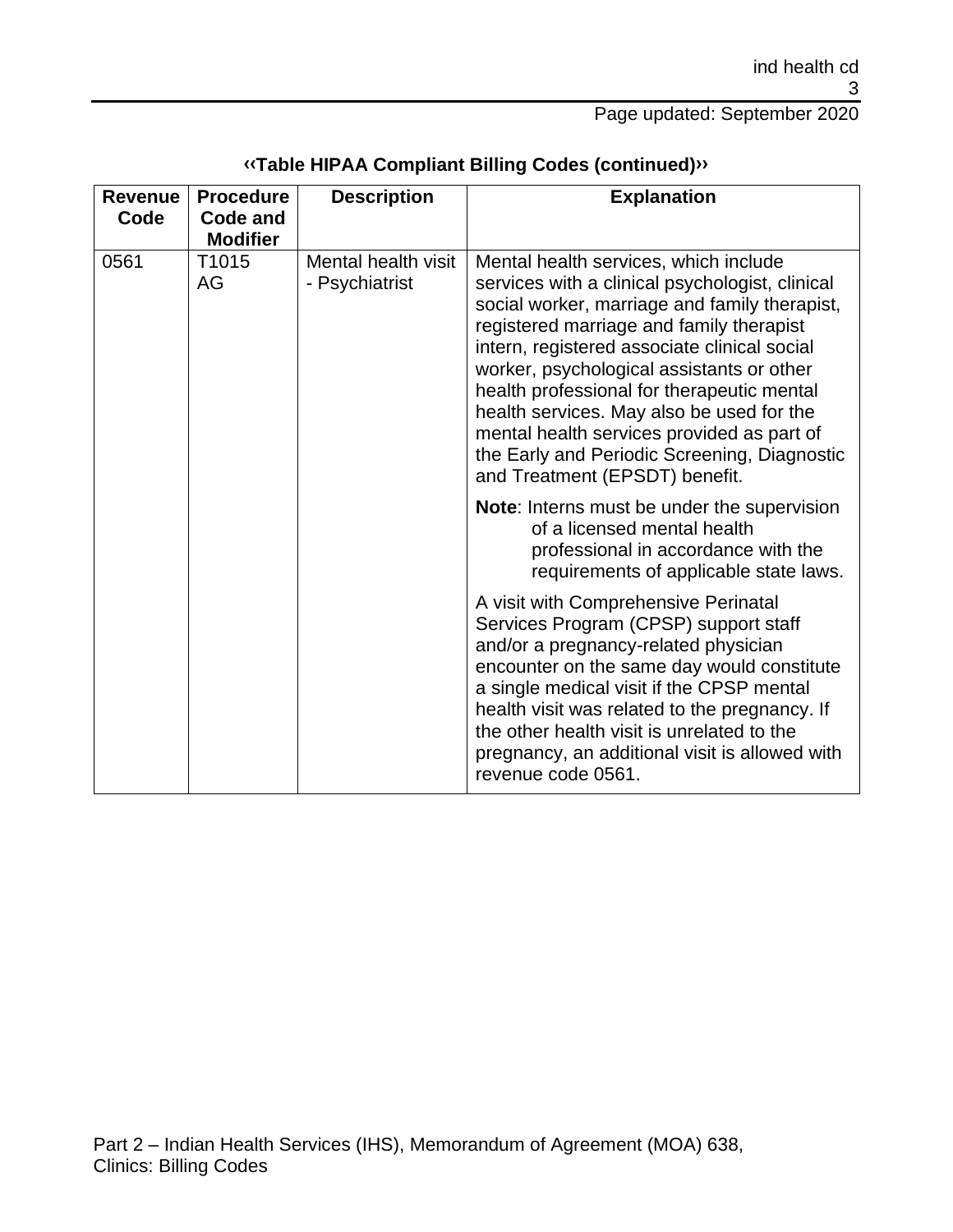| <b>Revenue</b><br>Code | <b>Procedure</b><br><b>Code and</b><br><b>Modifier</b> | <b>Description</b>                                | <b>Explanation</b>                                                                                                                                                                                                                                                                                                                                                                                                                                                                                            |
|------------------------|--------------------------------------------------------|---------------------------------------------------|---------------------------------------------------------------------------------------------------------------------------------------------------------------------------------------------------------------------------------------------------------------------------------------------------------------------------------------------------------------------------------------------------------------------------------------------------------------------------------------------------------------|
| 0561                   | T <sub>1015</sub><br>AH                                | Mental health visit<br>- Clinical<br>Psychologist | Mental health services, which include<br>services with a clinical psychologist, clinical<br>social worker, marriage and family therapist,<br>registered marriage and family therapist<br>intern, registered associate clinical social<br>worker, psychological assistants or other<br>health professional for therapeutic mental<br>health services. May also be used for the<br>mental health services provided as part of<br>the Early and Periodic Screening, Diagnostic<br>and Treatment (EPSDT) benefit. |
|                        |                                                        |                                                   | <b>Note:</b> Interns must be under the supervision<br>of a licensed mental health<br>professional in accordance with the<br>requirements of applicable state laws.                                                                                                                                                                                                                                                                                                                                            |
|                        |                                                        |                                                   | A visit with Comprehensive Perinatal<br>Services Program (CPSP) support staff<br>and/or a pregnancy-related physician<br>encounter on the same day would constitute<br>a single medical visit if the CPSP mental<br>health visit was related to the pregnancy. If<br>the other health visit is unrelated to the<br>pregnancy, an additional visit is allowed with<br>revenue code 0561.                                                                                                                       |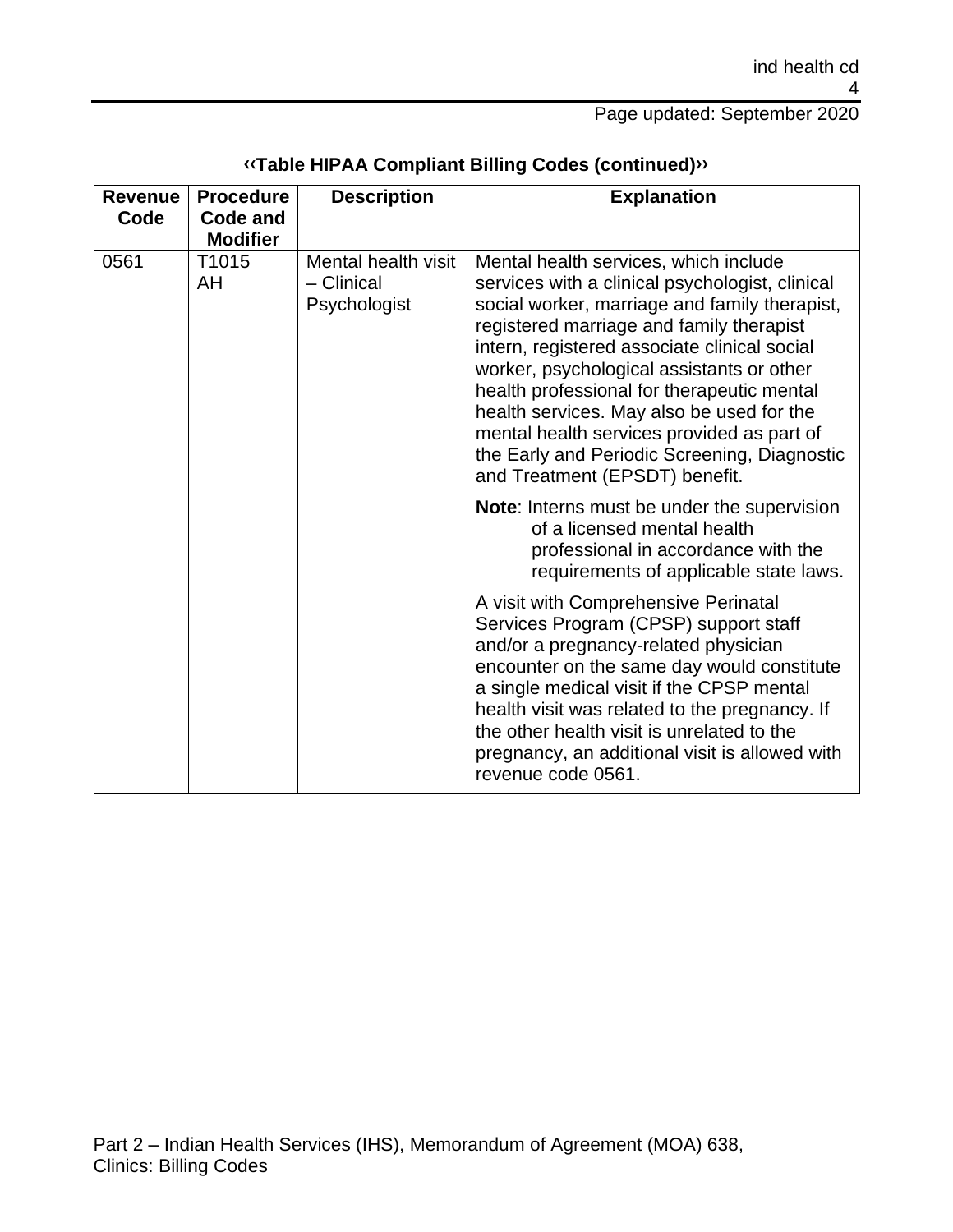| <b>Revenue</b><br>Code | <b>Procedure</b><br>Code and<br><b>Modifier</b> | <b>Description</b>                                 | <b>Explanation</b>                                                                                                                                                                                                                                                                                                                                                                                                                                                                                            |
|------------------------|-------------------------------------------------|----------------------------------------------------|---------------------------------------------------------------------------------------------------------------------------------------------------------------------------------------------------------------------------------------------------------------------------------------------------------------------------------------------------------------------------------------------------------------------------------------------------------------------------------------------------------------|
| 0561                   | T1015<br>AJ                                     | Mental health visit<br>- Clinical Social<br>Worker | Mental health services, which include<br>services with a clinical psychologist, clinical<br>social worker, marriage and family therapist,<br>registered marriage and family therapist<br>intern, registered associate clinical social<br>worker, psychological assistants or other<br>health professional for therapeutic mental<br>health services. May also be used for the<br>mental health services provided as part of<br>the Early and Periodic Screening, Diagnostic<br>and Treatment (EPSDT) benefit. |
|                        |                                                 |                                                    | <b>Note:</b> Interns must be under the supervision<br>of a licensed mental health<br>professional in accordance with the<br>requirements of applicable state laws.                                                                                                                                                                                                                                                                                                                                            |
|                        |                                                 |                                                    | A visit with Comprehensive Perinatal<br>Services Program (CPSP) support staff<br>and/or a pregnancy-related physician<br>encounter on the same day would constitute<br>a single medical visit if the CPSP mental<br>health visit was related to the pregnancy. If<br>the other health visit is unrelated to the<br>pregnancy, an additional visit is allowed with<br>revenue code 0561.                                                                                                                       |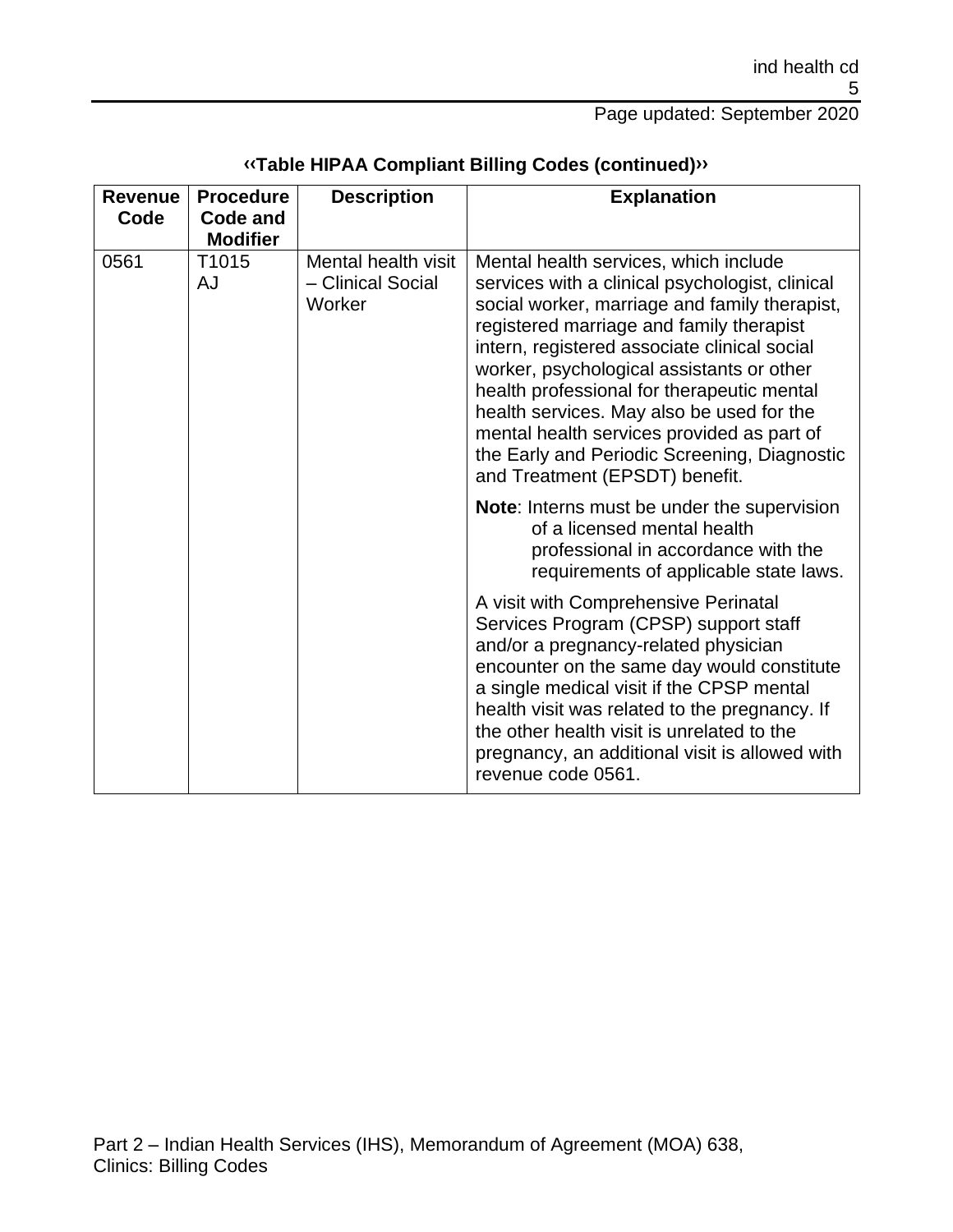| <b>Revenue</b><br>Code | <b>Procedure</b><br><b>Code and</b><br><b>Modifier</b> | <b>Description</b>                                               | <b>Explanation</b>                                                                                                                                                                                                                                                                                                                                                                                                                                                                                            |
|------------------------|--------------------------------------------------------|------------------------------------------------------------------|---------------------------------------------------------------------------------------------------------------------------------------------------------------------------------------------------------------------------------------------------------------------------------------------------------------------------------------------------------------------------------------------------------------------------------------------------------------------------------------------------------------|
| 0561                   | T1015<br><b>HR</b>                                     | Mental health visit<br>- Marriage and<br><b>Family Therapist</b> | Mental health services, which include<br>services with a clinical psychologist, clinical<br>social worker, marriage and family therapist,<br>registered marriage and family therapist<br>intern, registered associate clinical social<br>worker, psychological assistants or other<br>health professional for therapeutic mental<br>health services. May also be used for the<br>mental health services provided as part of<br>the Early and Periodic Screening, Diagnostic<br>and Treatment (EPSDT) benefit. |
|                        |                                                        |                                                                  | <b>Note:</b> Interns must be under the supervision<br>of a licensed mental health<br>professional in accordance with the<br>requirements of applicable state laws.                                                                                                                                                                                                                                                                                                                                            |
|                        |                                                        |                                                                  | A visit with Comprehensive Perinatal<br>Services Program (CPSP) support staff<br>and/or a pregnancy-related physician<br>encounter on the same day would constitute<br>a single medical visit if the CPSP mental<br>health visit was related to the pregnancy. If<br>the other health visit is unrelated to the<br>pregnancy, an additional visit is allowed with<br>revenue code 0561.                                                                                                                       |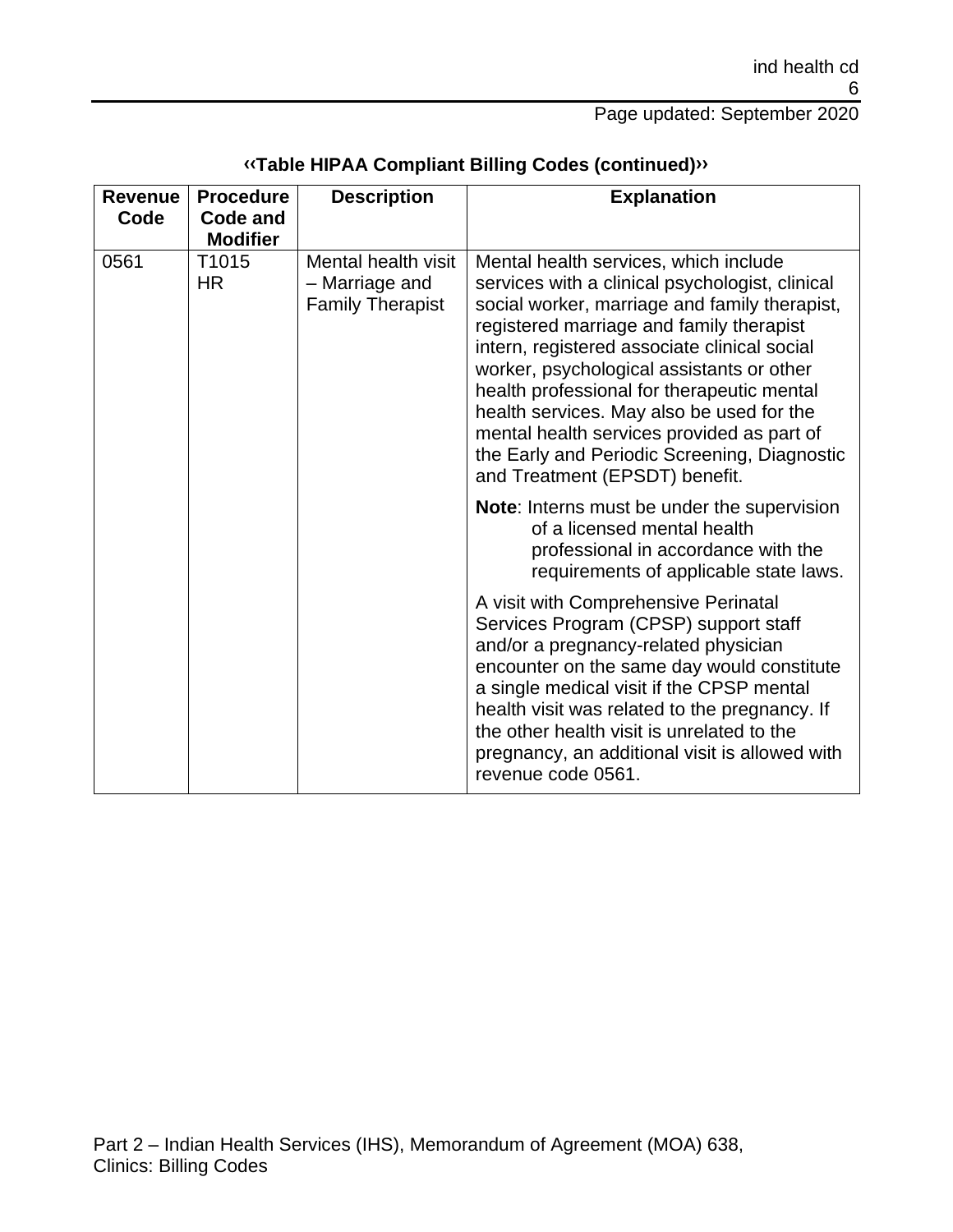| <b>Revenue</b><br>Code | <b>Procedure</b><br>Code and<br><b>Modifier</b> | <b>Description</b>                          | <b>Explanation</b>                                                                                                                                                                                                                                                                                                                           |
|------------------------|-------------------------------------------------|---------------------------------------------|----------------------------------------------------------------------------------------------------------------------------------------------------------------------------------------------------------------------------------------------------------------------------------------------------------------------------------------------|
| 0420                   | T1015                                           | Ambulatory visit<br>Physical therapy        | Other state plan services may be used to bill<br>ambulatory services provided by health<br>professionals other than physicians and mid-<br>level practitioners. Services include<br>optometry, dental, physical therapy,<br>occupational therapy, speech, pathology,<br>audiology, podiatry, acupuncture and drug<br>and alcohol treatments. |
| 0430                   | T1015                                           | Ambulatory visit<br>Occupational<br>therapy | Other state plan services may be used to bill<br>ambulatory services provided by health<br>professionals other than physicians and mid-<br>level practitioners. Services include<br>optometry, dental, physical therapy,<br>occupational therapy, speech, pathology,<br>audiology, podiatry, acupuncture and drug<br>and alcohol treatments. |
| 0440                   | T1015                                           | Ambulatory visit<br>Speech pathology        | Other state plan services may be used to bill<br>ambulatory services provided by health<br>professionals other than physicians and mid-<br>level practitioners. Services include<br>optometry, dental, physical therapy,<br>occupational therapy, speech, pathology,<br>audiology, podiatry, acupuncture and drug<br>and alcohol treatments. |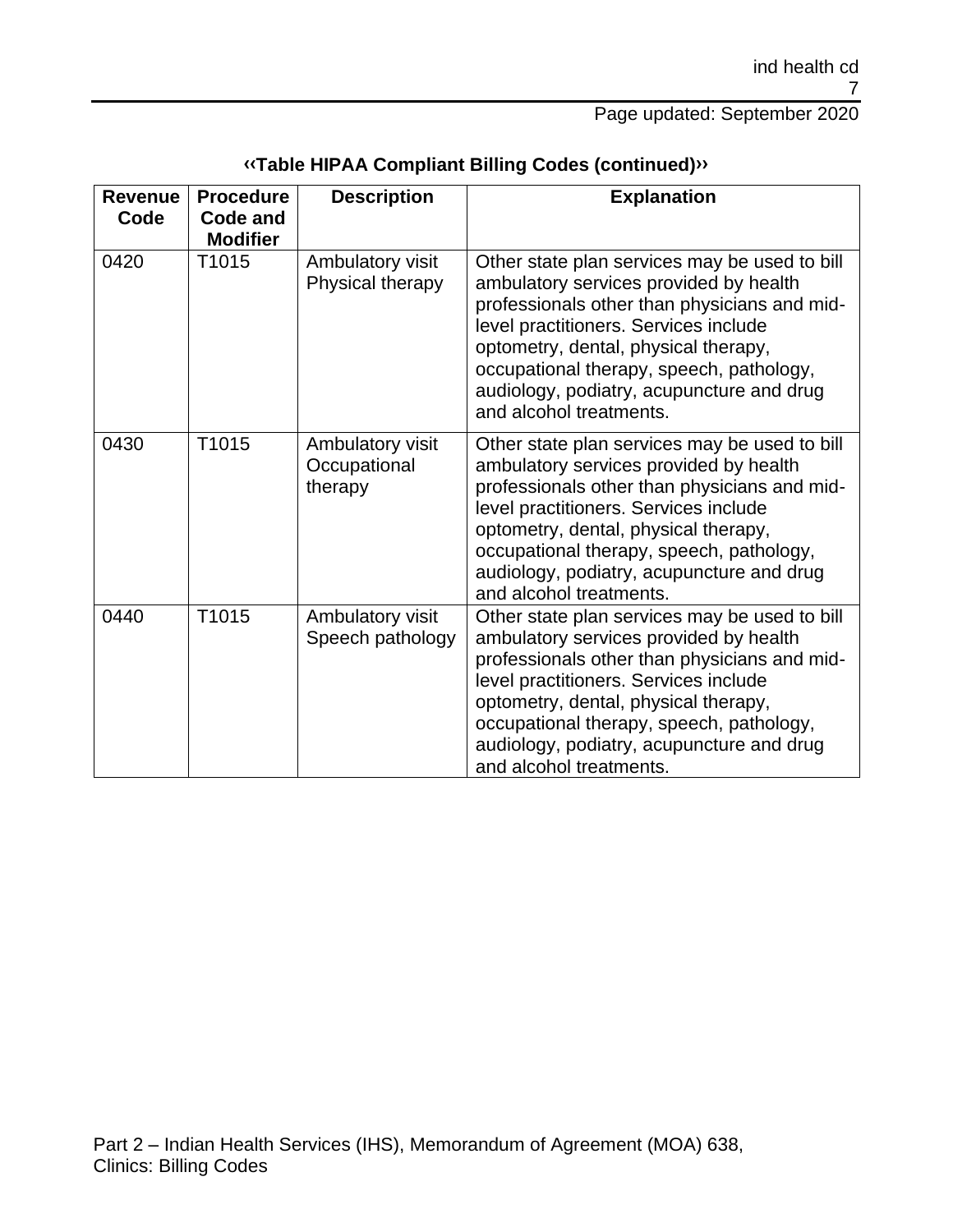| <b>Revenue</b><br>Code | <b>Procedure</b><br><b>Code and</b> | <b>Description</b>                                                                              | <b>Explanation</b>                                                                                                                                                                                                                                                                                                                           |
|------------------------|-------------------------------------|-------------------------------------------------------------------------------------------------|----------------------------------------------------------------------------------------------------------------------------------------------------------------------------------------------------------------------------------------------------------------------------------------------------------------------------------------------|
|                        | <b>Modifier</b>                     |                                                                                                 |                                                                                                                                                                                                                                                                                                                                              |
| 0470                   | T1015                               | Ambulatory visit<br>Audiology                                                                   | Other state plan services may be used to bill<br>ambulatory services provided by health<br>professionals other than physicians and mid-<br>level practitioners. Services include<br>optometry, dental, physical therapy,<br>occupational therapy, speech, pathology,<br>audiology, podiatry, acupuncture and drug<br>and alcohol treatments. |
| 0510                   | T1015                               | Ambulatory visit<br>Podiatry                                                                    | Other state plan services may be used to bill<br>ambulatory services provided by health<br>professionals other than physicians and mid-<br>level practitioners. Services include<br>optometry, dental, physical therapy,<br>occupational therapy, speech, pathology,<br>audiology, podiatry, acupuncture and drug<br>and alcohol treatments. |
| 0520                   | H0047                               | Ambulatory visit<br>Drug and Alcohol                                                            | Other state plan services may be used to bill<br>ambulatory services provided by health<br>professionals other than physicians and mid-<br>level practitioners. Services include<br>optometry, dental, physical therapy,<br>occupational therapy, speech, pathology,<br>audiology, podiatry, acupuncture and drug<br>and alcohol treatments. |
| 0940*                  | 98940                               | Ambulatory visit<br>Chiropractic<br>manipulative<br>treatment, Spinal,<br>one to two<br>regions | Other state plan services may be used to bill<br>ambulatory services provided by health<br>professionals other than physicians and mid-<br>level practitioners. Services include<br>optometry, dental, physical therapy,<br>occupational therapy, speech, pathology,<br>audiology, podiatry, acupuncture and drug<br>and alcohol treatments. |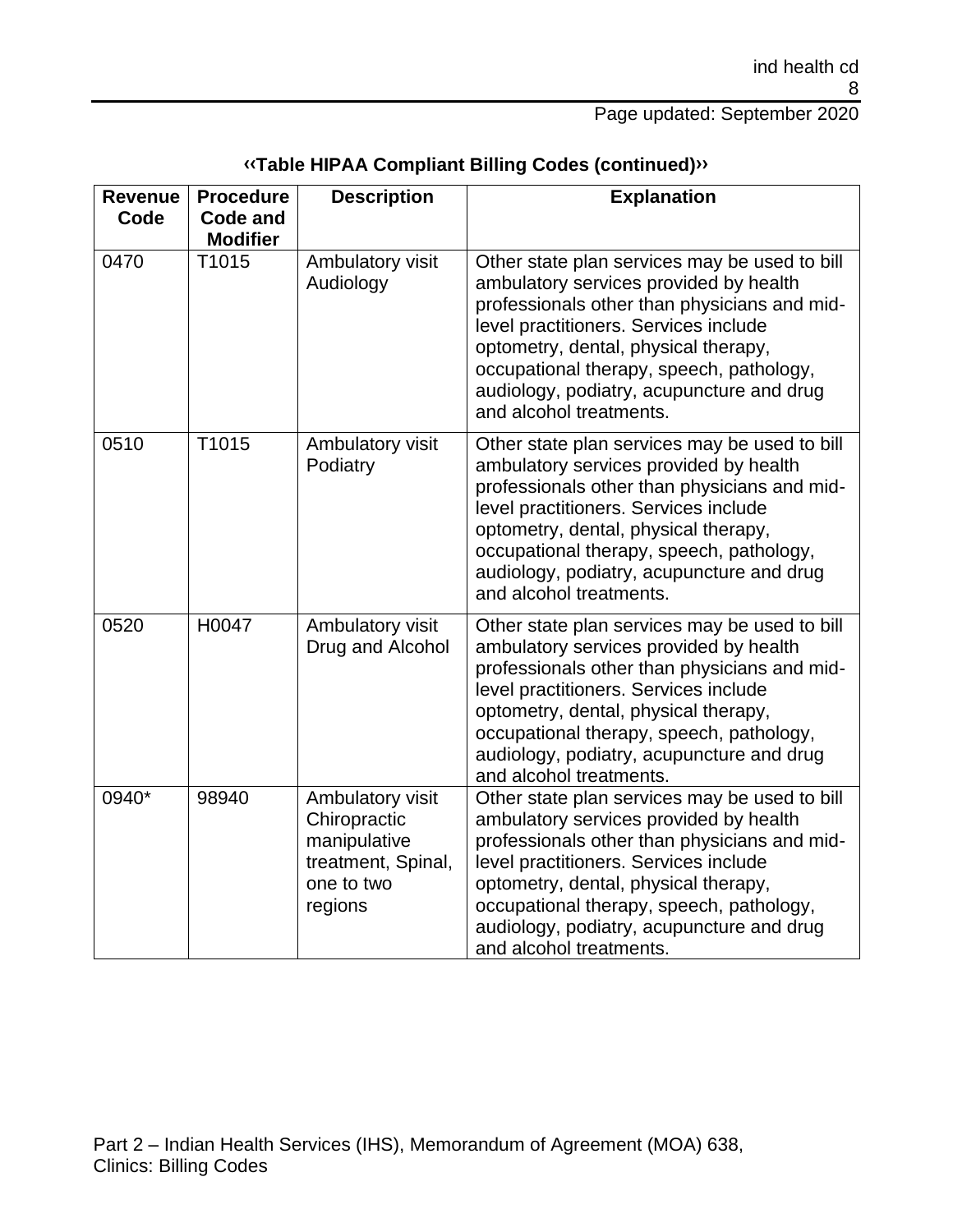| Revenue<br>Code | <b>Procedure</b><br>Code and | <b>Description</b>                                                                                                                           | <b>Explanation</b>                                                                                                                                                                                                                                                                                                                           |
|-----------------|------------------------------|----------------------------------------------------------------------------------------------------------------------------------------------|----------------------------------------------------------------------------------------------------------------------------------------------------------------------------------------------------------------------------------------------------------------------------------------------------------------------------------------------|
|                 | <b>Modifier</b>              |                                                                                                                                              |                                                                                                                                                                                                                                                                                                                                              |
| 0940*           | 98941                        | Ambulatory visit<br>Chiropractic<br>manipulative<br>treatment, spinal,<br>three to four<br>regions                                           | Other state plan services may be used to bill<br>ambulatory services provided by health<br>professionals other than physicians and mid-<br>level practitioners. Services include<br>optometry, dental, physical therapy,<br>occupational therapy, speech, pathology,<br>audiology, podiatry, acupuncture and drug<br>and alcohol treatments. |
| 0940*           | 98942                        | <b>Ambulatory Visit</b><br>Chiropractic<br>manipulative<br>treatment, spinal,<br>five regions                                                | Other state plan services may be used to bill<br>ambulatory services provided by health<br>professionals other than physicians and mid-<br>level practitioners. Services include<br>optometry, dental, physical therapy,<br>occupational therapy, speech, pathology,<br>audiology, podiatry, acupuncture and drug<br>and alcohol treatments. |
| 2101            | 97810                        | <b>Ambulatory Visit</b><br>Acupuncture one<br>or more needles,<br>Without electrical<br>stimulation, Initial<br>15 minute service            | Other state plan services may be used to bill<br>ambulatory services provided by health<br>professionals other than physicians and mid-<br>level practitioners. Services include<br>optometry, dental, physical therapy,<br>occupational therapy, speech, pathology,<br>audiology, podiatry, acupuncture and drug<br>and alcohol treatments. |
| 2101            | 97811                        | <b>Ambulatory Visit</b><br>Acupuncture one<br>or more needles,<br>Without electrical<br>stimulation, Each<br>additional 15<br>minute service | Other state plan services may be used to bill<br>ambulatory services provided by health<br>professionals other than physicians and mid-<br>level practitioners. Services include<br>optometry, dental, physical therapy,<br>occupational therapy, speech, pathology,<br>audiology, podiatry, acupuncture and drug<br>and alcohol treatments. |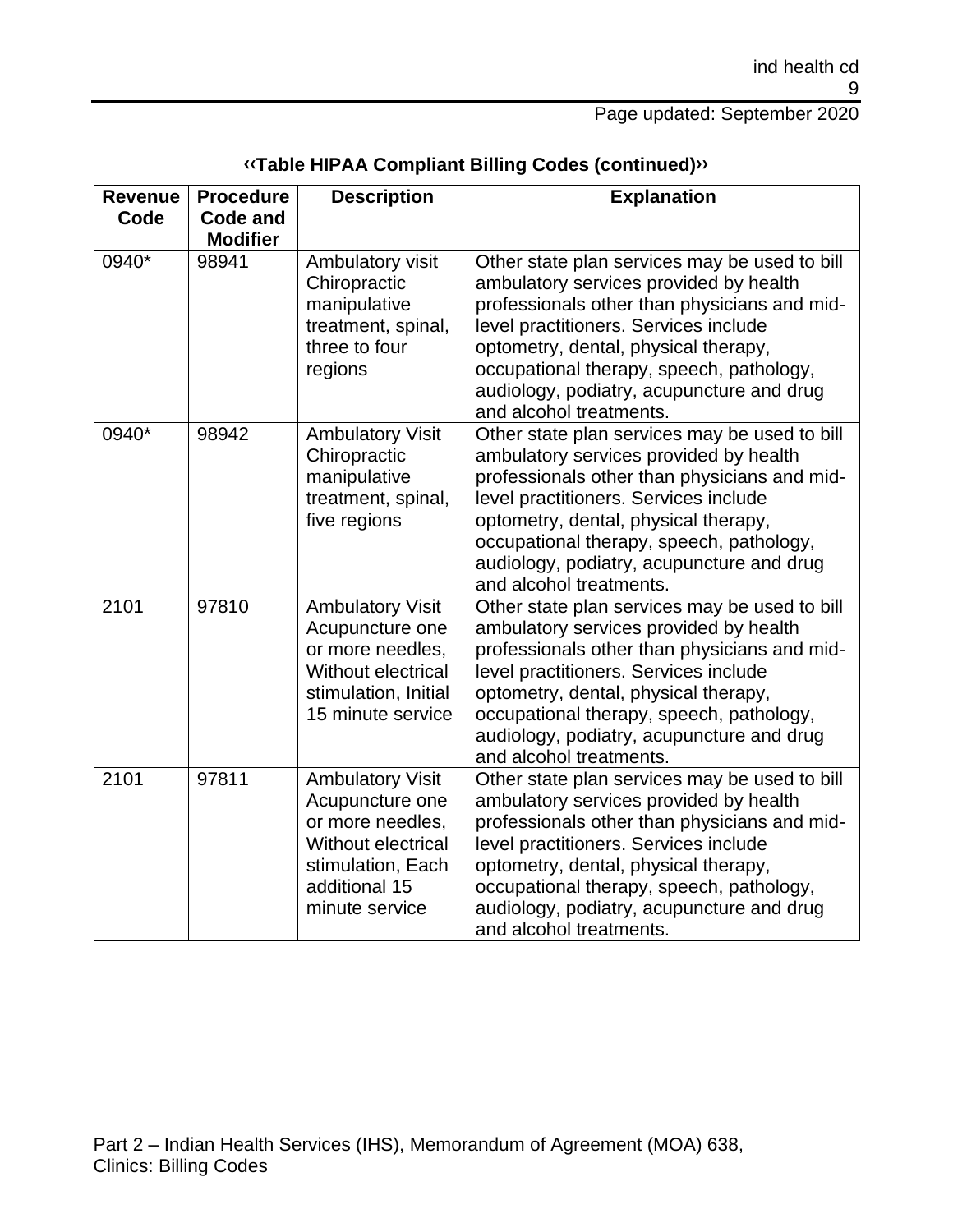| <b>Revenue</b><br>Code | <b>Procedure</b><br>Code and<br><b>Modifier</b> | <b>Description</b>                                                                                                                        | <b>Explanation</b>                                                                                                                                                                                                                                                                                                                           |
|------------------------|-------------------------------------------------|-------------------------------------------------------------------------------------------------------------------------------------------|----------------------------------------------------------------------------------------------------------------------------------------------------------------------------------------------------------------------------------------------------------------------------------------------------------------------------------------------|
| 2101                   | 97813                                           | <b>Ambulatory Visit</b><br>Acupuncture one<br>or more needles,<br>With electrical<br>stimulation, Initial<br>15 minute service            | Other state plan services may be used to bill<br>ambulatory services provided by health<br>professionals other than physicians and mid-<br>level practitioners. Services include<br>optometry, dental, physical therapy,<br>occupational therapy, speech, pathology,<br>audiology, podiatry, acupuncture and drug<br>and alcohol treatments. |
| 2101                   | 97814                                           | <b>Ambulatory Visit</b><br>Acupuncture one<br>or more needles,<br>With electrical<br>stimulation, Each<br>additional 15<br>minute service | Other state plan services may be used to bill<br>ambulatory services provided by health<br>professionals other than physicians and mid-<br>level practitioners. Services include<br>optometry, dental, physical therapy,<br>occupational therapy, speech, pathology,<br>audiology, podiatry, acupuncture and drug<br>and alcohol treatments. |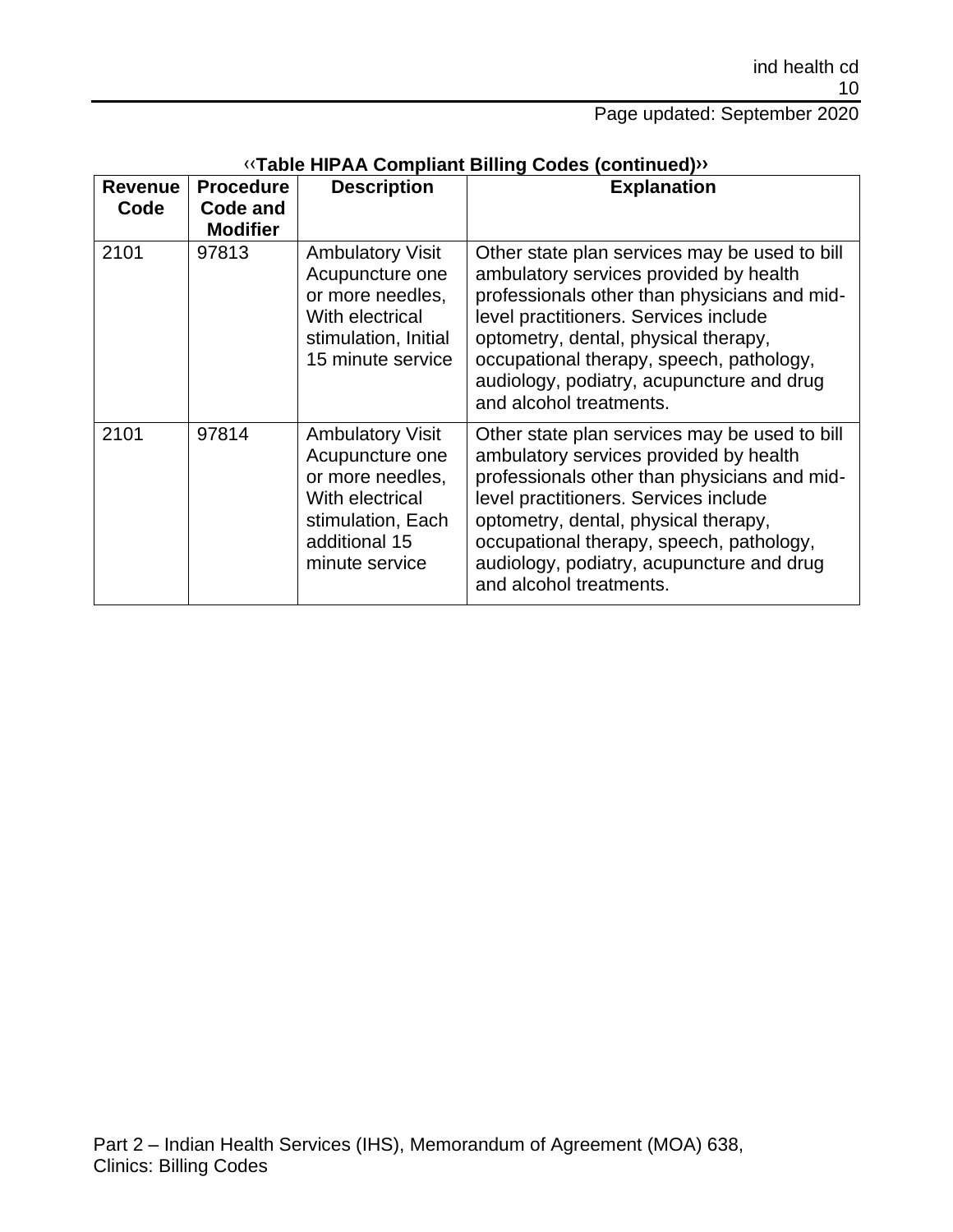# **IHS-MOA All-Inclusive Per-Visit Codes**

IHS-MOA facilities that submit all-inclusive per-visit code 03 (dental services) claims for Medi-Cal recipients enrolled in a Dental Managed Care Plan (Sacramento and Los Angeles counties only) must list the Dental Managed Care Plan as a payer in Boxes 50 thru 55 on the *UB-04* claim form.

| Code | <b>Description</b>        | <b>Explanation</b>                                                                                                                                                                                                                                                                                                                                                                                                                                                                                                                                                                                                                                                                                                                                                                                                                                                                               |
|------|---------------------------|--------------------------------------------------------------------------------------------------------------------------------------------------------------------------------------------------------------------------------------------------------------------------------------------------------------------------------------------------------------------------------------------------------------------------------------------------------------------------------------------------------------------------------------------------------------------------------------------------------------------------------------------------------------------------------------------------------------------------------------------------------------------------------------------------------------------------------------------------------------------------------------------------|
| 03   | Dental<br><b>Services</b> | IHS-MOA clinic providers may render any dental service in a<br>face-to-face encounter between a billable treating provider and<br>an eligible patient that is within the scope of the treating<br>provider's practice, complies with the Medi-Cal Dental Manual of<br><b>Criteria and Schedule of Maximum Allowances</b><br>«(https://dental.dhcs.ca.gov/Dental_Providers/Denti-<br>Cal/Provider_Handbook/) and determined to be medically<br>necessary pursuant to California Welfare and Institutions Code<br>(W&I Code), Section 14059.5. Each provider shall develop a<br>treatment plan that optimizes preventative and therapeutic care<br>and that is in the patient's best interest, taking into consideration<br>their overall health status. All phases of the treatment plan shall<br>be rendered in a safe, effective, equitable, patient-centered,<br>timely, and efficient manner. |
|      |                           | <b>«For dental services, documentation should be consistent with</b><br>the standards set forth in the Manual of Criteria of the Medi-Cal<br>Dental Provider Handbook and all state laws.»                                                                                                                                                                                                                                                                                                                                                                                                                                                                                                                                                                                                                                                                                                       |
|      |                           | If enrolled in a dental managed care plan in Sacramento or Los<br>Angeles Counties, enter a 0 or plan payment in box 54a.                                                                                                                                                                                                                                                                                                                                                                                                                                                                                                                                                                                                                                                                                                                                                                        |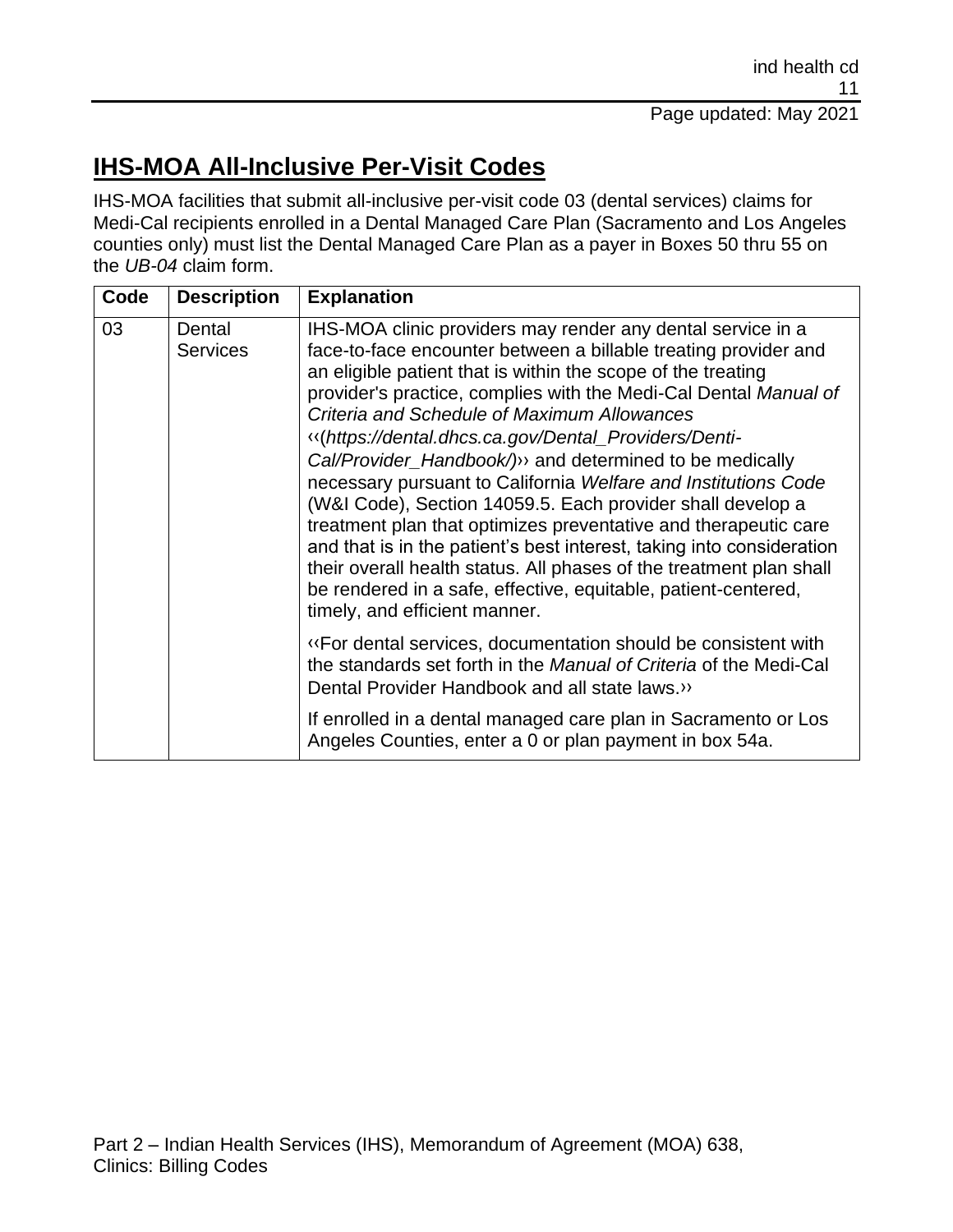# **IHS: Services Not Covered by Recipient's Managed Care Plan**

IHS facilities use the following HIPAA-compliant code sets to bill for services rendered to Medi-Cal managed care plan recipients when the services are not covered by the plan.

| <b>Revenue</b><br>Code | <b>Procedure</b><br><b>Code and</b> | <b>Description</b>                                                                                                     | <b>Explanation</b>                                                               |
|------------------------|-------------------------------------|------------------------------------------------------------------------------------------------------------------------|----------------------------------------------------------------------------------|
|                        | <b>Modifier</b>                     |                                                                                                                        |                                                                                  |
| 0900                   | T1015                               | <b>Licensed Clinical</b>                                                                                               | A mental health service rendered by LCSW                                         |
|                        | AJ                                  | <b>Social Worker</b><br>(LCSW)                                                                                         | for recipients of any age.                                                       |
| 0900                   | T1015<br>AH                         | Psychologist                                                                                                           | A mental health service rendered by a<br>psychologist for recipients of any age. |
| 0900                   | T1015<br>AG                         | Psychiatrist                                                                                                           | A mental health service rendered by a<br>psychiatrist for recipients of any age. |
| 0900                   | T1015<br><b>HR</b>                  | Marriage and<br>Family Therapist                                                                                       | A mental health service rendered by a MFT<br>for recipients of any age.          |
| 2101                   | 97810<br><b>SE</b>                  | Acupuncture -<br>one or more<br>needles, without<br>electrical<br>stimulation, initial<br>15 minute service            | An acupuncture service rendered for<br>recipients of any age.                    |
| 2101                   | 97811<br><b>SE</b>                  | Acupuncture -<br>one or more<br>needles, without<br>electrical<br>stimulation, each<br>additional 15<br>minute service | An acupuncture service rendered for<br>recipients of any age.                    |
| 2101                   | 97813<br><b>SE</b>                  | Acupuncture -<br>one or more<br>needles, with<br>electrical<br>stimulation, initial<br>15 minute service               | An acupuncture service rendered for<br>recipients of any age.                    |
| 2101                   | 97814<br><b>SE</b>                  | Acupuncture -<br>one or more<br>needles, with<br>electrical<br>stimulation, each<br>additional 15<br>minute service    | An acupuncture service rendered for<br>recipients of any age.                    |

#### **[‹‹T](#page-15-0)able of HIPAA Compliant Code[s››](#page-15-1)**

Part 2 – Indian Health Services (IHS), Memorandum of Agreement (MOA) 638, Clinics: Billing Codes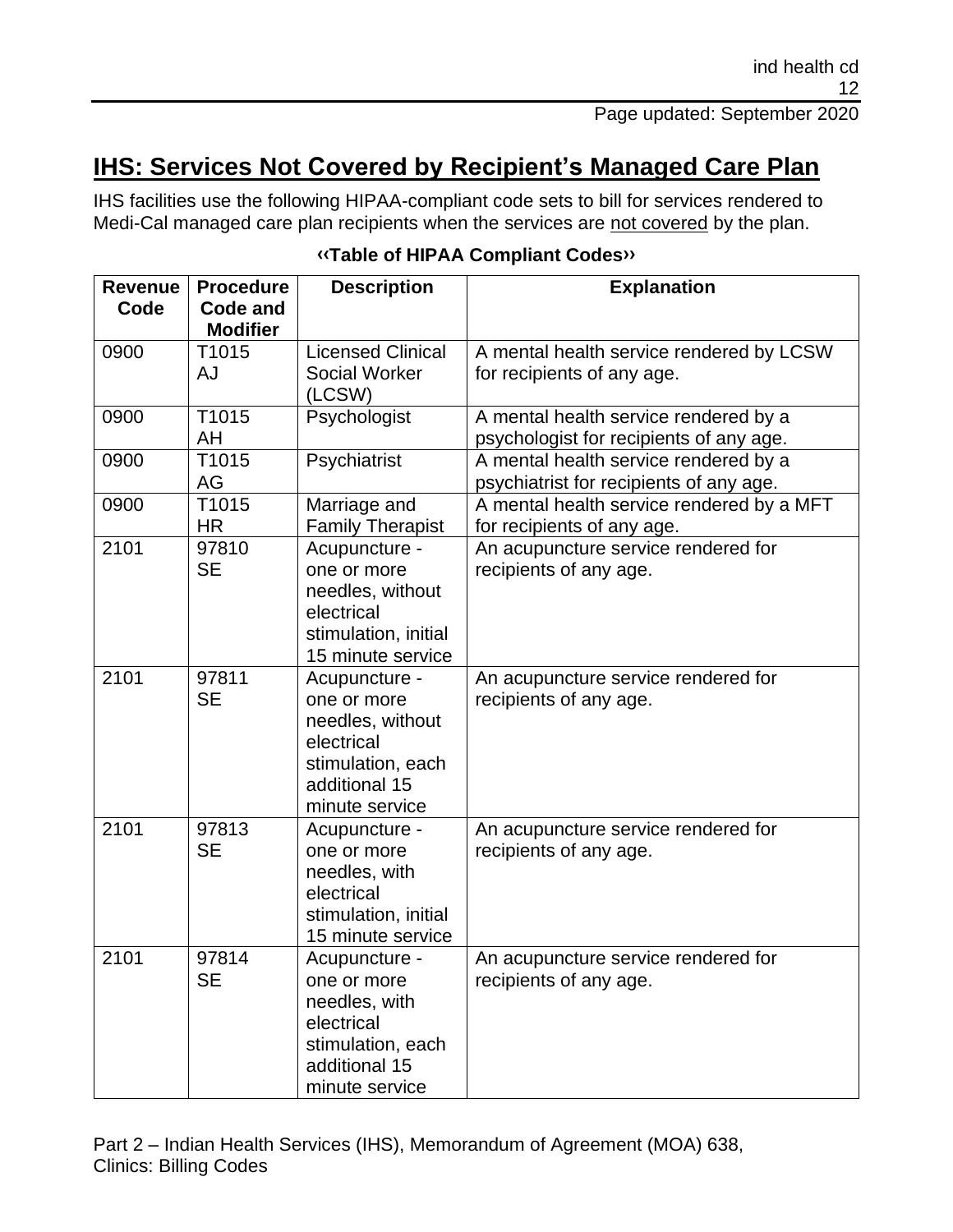| <b>Revenue</b><br>Code | <b>Procedure</b><br><b>Code and</b><br><b>Modifier</b> | <b>Description</b>                                                                                                                                 | <b>Explanation</b>                                                                                                                                                                               |
|------------------------|--------------------------------------------------------|----------------------------------------------------------------------------------------------------------------------------------------------------|--------------------------------------------------------------------------------------------------------------------------------------------------------------------------------------------------|
| 0940*                  | 98940<br><b>SE</b>                                     | Chiropractic -<br>manipulative<br>treatment, spinal,<br>one to two<br>regions                                                                      | A chiropractic service rendered for recipients<br>of any age                                                                                                                                     |
| 0940*                  | 98941<br><b>SE</b>                                     | Chiropractic -<br>manipulative<br>treatment spinal,<br>three to four<br>regions                                                                    | A chiropractic service rendered for recipients<br>of any age                                                                                                                                     |
| 0940*                  | 98942<br><b>SE</b>                                     | Chiropractic<br>manipulative<br>treatment, spinal,<br>five regions                                                                                 | A chiropractic service rendered for recipients<br>of any age                                                                                                                                     |
| 0520                   | H0014                                                  | <b>Heroin Detox</b>                                                                                                                                | A heroin detox service rendered in<br>accordance with CCR, Title 22, Sections<br>51328 and 51533.                                                                                                |
| 0520                   | S0257                                                  | End of Life Option<br>Act                                                                                                                          | An end of life service rendered in accordance<br>with End of Life Option Act (Health and<br>Safety Code, Division 1, Part 1.85, Section<br>443).                                                 |
| 0520                   | T1015<br><b>SE</b>                                     | Managed care<br>differential rate,<br>covered by<br>managed care<br>and rendered to<br>recipients enrolled<br>in Medi-Cal<br>managed care<br>plans | When IHS-MOA facilities bill for patients<br>enrolled in Medicare and an MCP and the<br>service is covered by the plan, facilities must<br>bill the MCP. No differential billing is<br>required. |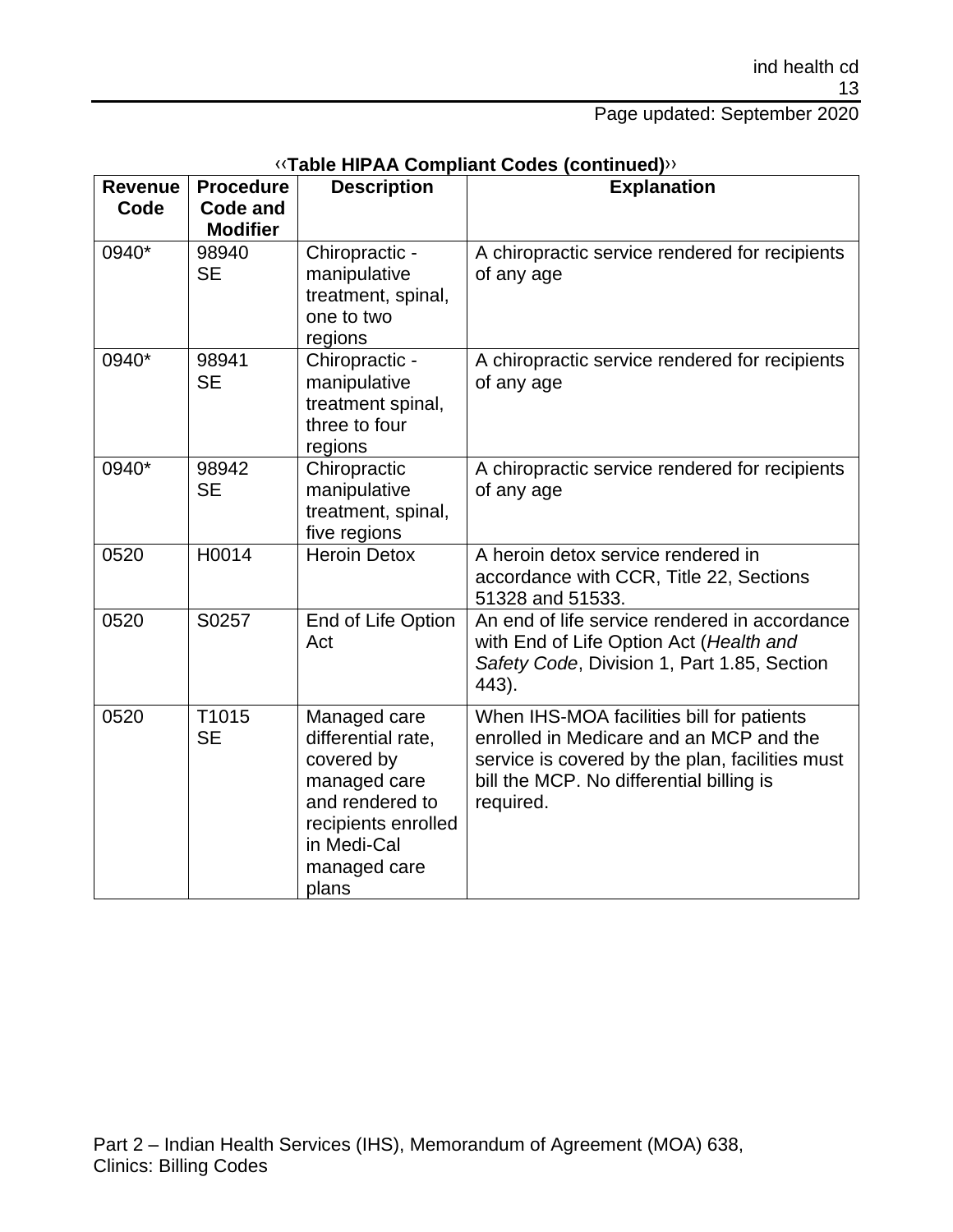#### Page updated: May 2021

| <b>Revenue</b><br>Code | <b>Procedure</b><br><b>Code and</b><br><b>Modifier</b> | <b>Description</b>                                                                                                                                  | <b>Explanation</b>                                                                                                                                                                                                                           |
|------------------------|--------------------------------------------------------|-----------------------------------------------------------------------------------------------------------------------------------------------------|----------------------------------------------------------------------------------------------------------------------------------------------------------------------------------------------------------------------------------------------|
| 0529                   | G0466                                                  | Capitated<br>Medicare<br>advantage plans<br>New patient                                                                                             | Requires justification for absence of the<br>Medicare EOMB/MRN/RA from the claim. A<br>deductible is not included in the crossover<br>reimbursement. Do not complete the<br>Condition Codes fields (boxes 24 and 25) for<br>Medicare status. |
| 0529                   | G0467                                                  | Capitated<br>Medicare<br>advantage plans<br>Established<br>patient                                                                                  | Requires justification for absence of the<br>Medicare EOMB/MRN/RA from the claim. A<br>deductible is not included in the crossover<br>reimbursement. Do not complete the<br>Condition Codes fields (boxes 24 and 25) for<br>Medicare status. |
| 0529                   | G0468                                                  | Capitated<br>Medicare<br>advantage plans<br><b>Initial Preventive</b><br><b>Physical Exam</b><br>(IPPE) or Annual<br><b>Wellness Visit</b><br>(AWV) | Requires justification for absence of the<br>Medicare EOMB/MRN/RA from the claim. A<br>deductible is not included in the crossover<br>reimbursement. Do not complete the<br>Condition Codes fields (boxes 24 and 25) for<br>Medicare status. |
| 0529                   | «G0469»                                                | Capitated<br>Medicare<br>advantage plans<br>Mental health visit<br>New patient                                                                      | Requires justification for absence of the<br>Medicare EOMB/MRN/RA from the claim. A<br>deductible is not included in the crossover<br>reimbursement. Do not complete the<br>Condition Codes fields (boxes 24 and 25) for<br>Medicare status  |
| 0529                   | G0470                                                  | Capitated<br>Medicare<br>advantage plans<br>Mental health visit<br>Established<br>patient                                                           | Requires justification for absence of the<br>Medicare EOMB/MRN/RA from the claim. A<br>deductible is not included in the crossover<br>reimbursement. Do not complete the<br>Condition Codes fields (boxes 24 and 25) for<br>Medicare status  |

#### **Table HIPAA Compliant Codes (continued)**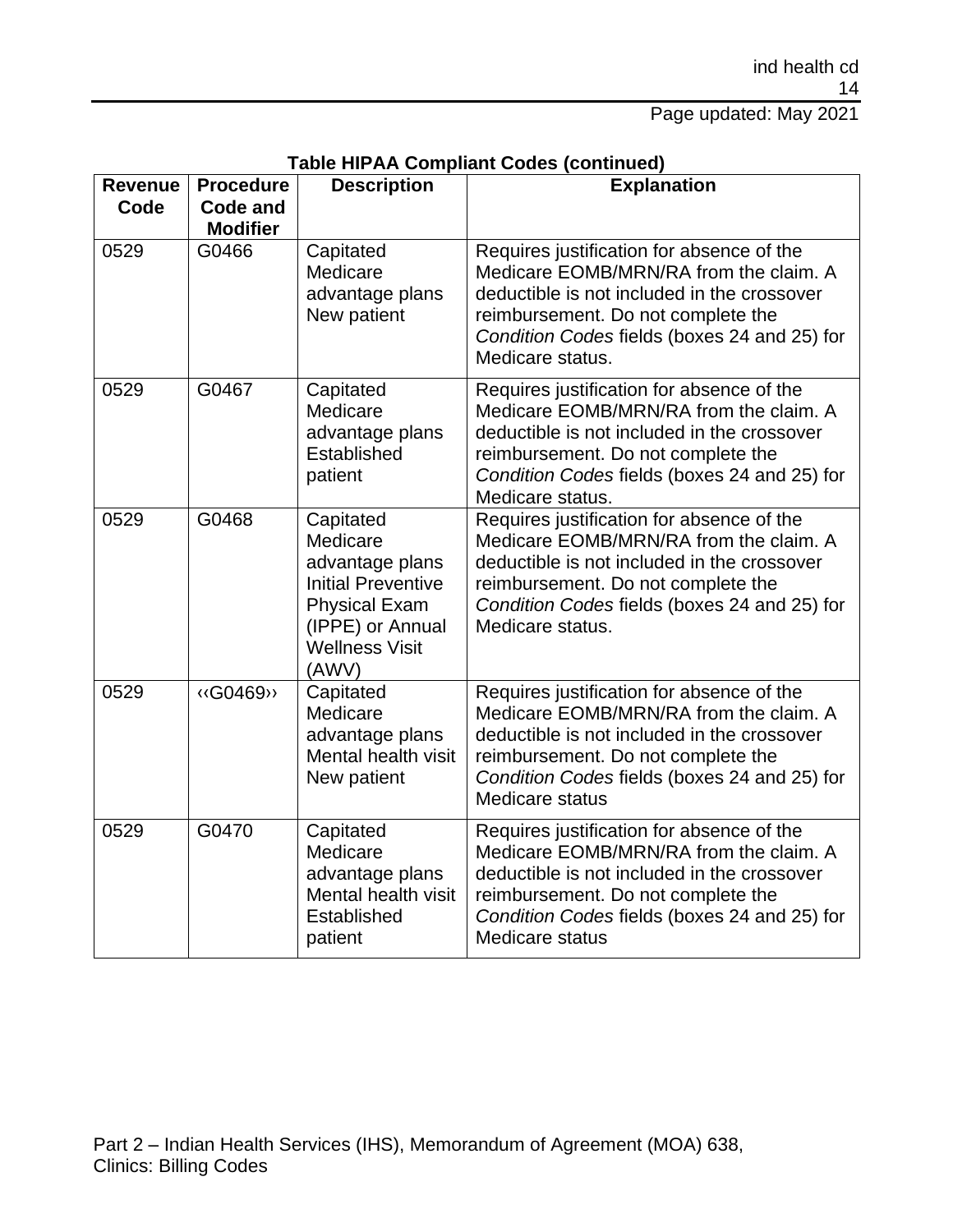## **IHS: Services for Recipients Enrolled in a Managed Care Plan**

When billing for services rendered to Medi-Cal managed care members, and the services are covered by the Managed Care Plan (MCP), IHS-MOA facilities must bill the MCP. No differential billing is required.

## **Services for Recipients in Managed Care and Medicare**

When IHS-MOA facilities bill for patients enrolled in Medicare and an MCP and the service is covered by the plan, facilities must bill the MCP. No differential billing is required.

## **Capitated Medicare Advantage Plans**

IHS-MOA facilities use Capitated Medicare Advantage Plan billing code sets rendered to straight Medi-Cal recipients enrolled in capitated Medicare Advantage Plans.

American Indians can elect to receive services at an IHS-MOA facility rather than their assigned "in-network" managed care provider per *California Code of Regulations*, Title 22, Section 55110.

For more information, refer to the *Indian Health Services (IHS), Memorandum of Agreement (MOA) 638, Clinics* section in this manual.